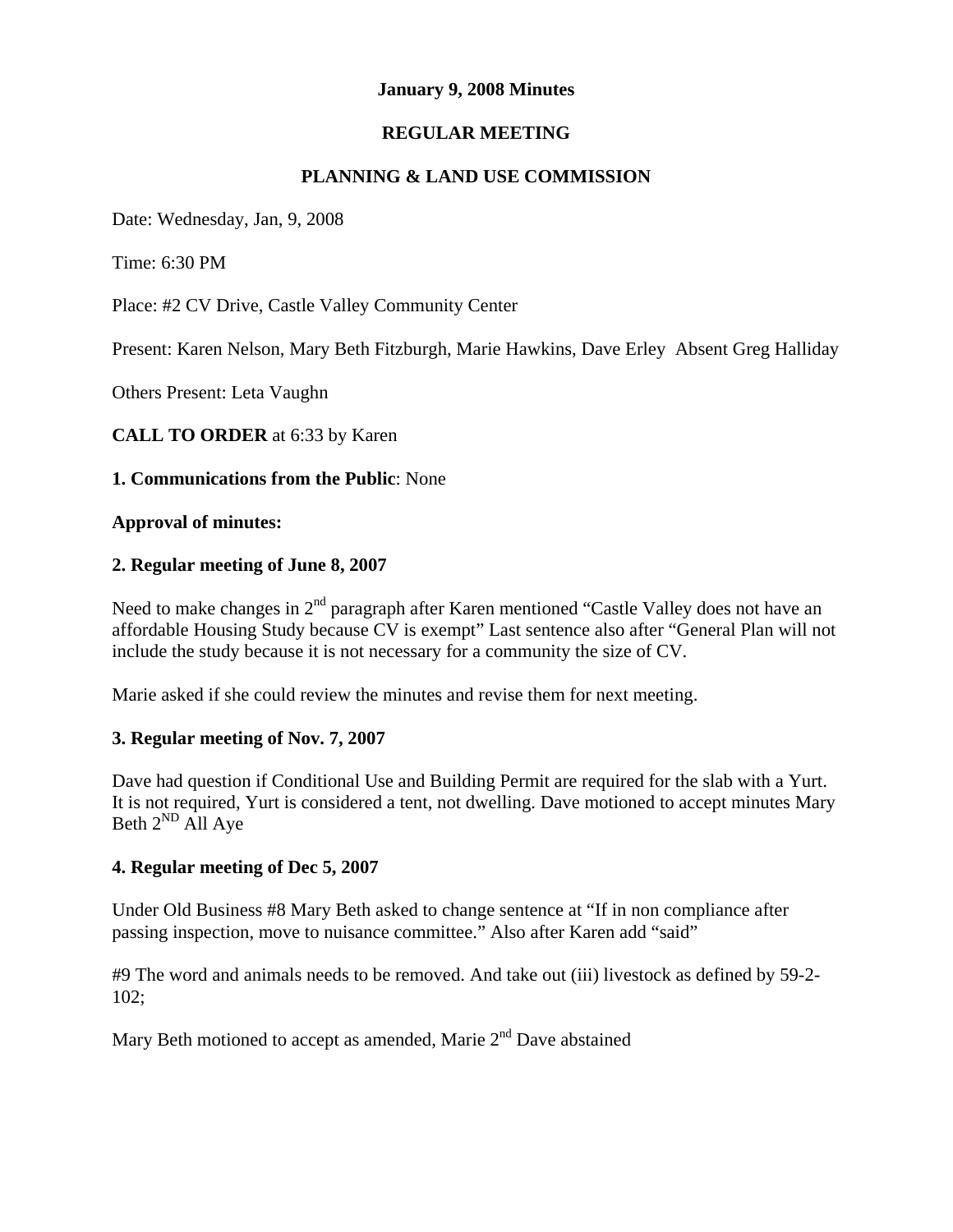# **REPORTS**

### **5. Building Permits Update** -November 2007

Jeff Anderson Lot 230 enclose porch

Jay Ogilvy Lot 419 Addition to home

Rick Wolcott Lot 250 Carport addition to garage

### **6. Conditional Use Permit Renewals Update**

The renewal letter and application was sent to 37 property owners, as of today's date 25 have been returned

### **NEW BUSINESS**

None

### **OLD BUSINESS**

**7. Discussion and possible action re: Land exchange between lots 261 and 262 tabled** 

**8. Discussion and possible action re: reorganization and revision of Zoning Ordinance 85-3 tabled** 

**9. Discussion and possible action re: Decommissioning of second dwellings. (Ranna), tabled** Marie motion to open Mary Beth  $2<sup>nd</sup>$  All aye

Wording needs to state what is considered decommissioned is it removing the stove, all plumbing Dave asked if it is a septic issue? What is considered a full bath, full kitchen? Some owners may want their accessory buildings to have shower/bathtub but no toilet. Mary Beth states the oven/range or refrigerator be removed, and full bath facilities-shower/tub or toilet. DEFINE BATHROOM

The time frame is 30 days after occupancy or receipt of certificate of occupancy from Grand County Building Inspector.

Marie thinks the \$500 fine is it excessive, Karen says that is a standard construction fine. Should a maximum fine be set? Town Council can decide.

Mary Beth motions to accept the document with the amended changes, send on to Town Council Marie  $2<sup>nd</sup>$  All ave

# **10. Report, discussion and possible action re: updating the Deer Fencing Ordinance (Greg Halliday), tabled**

Dave motion to untable for discussion Mary Beth  $2<sup>nd</sup>$  all aye